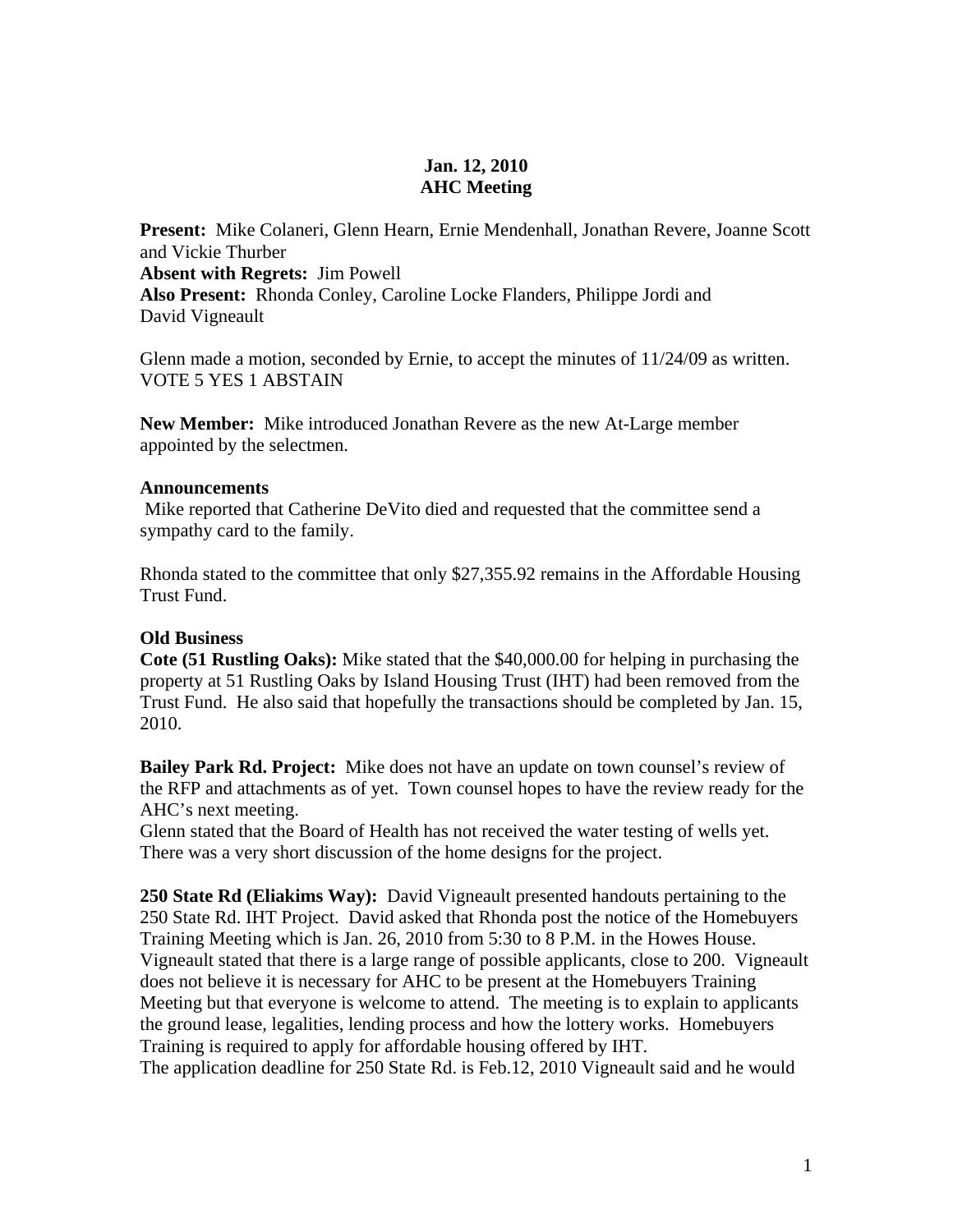like to hold the lottery on Mar. 31, 2010 if possible. Vigneault would like the AHC's input on where and time. Everyone agreed that at a scheduled Selectmen's Meeting would be the best, possibly at the end of their regular meeting. David and Rhonda will check with Jen Rand (Town Executive Secretary) and get her input as well. Mike asked the committee members to familiarize themselves with the lottery process so they may answer questions.

Glenn asked about the number of homes with West Tisbury Residence preference. Philippe Jordi stated there are 6 with one of those being the Habitat for Humanity house.

Jordi stated that the project is on schedule and budget. It is about 75% complete. Though funds are approximately \$91,000.00 short the Island Affordable Housing Fund is working on raising these funds.

Jordi explained also that IHT requires a Lender Document which lenders must complete which gives information on the lending institute. After review of this and the applicant's loan application IHT has to approve of the loan.

**Planning Board and IHT Ground Lease:** Jordi brought AHC up to date on the Planning Board meeting held Jan.  $11<sup>th</sup>$ . He explained that the IHT Ground Lease includes provisions that the resale restrictions be lifted upon a foreclosure. This is required by Fannie Mae and the banks' underwriting standards. This has always been in the IHT Ground Lease. When this was brought to the Planning Board's attention the question was asked how this would affect Community Preservation funds used for this affordable housing project. The IHT has rights of mortgage laws built into the lease giving them rights to rectify the loan or purchase the property before, during and after foreclosure. Jordi, typically dealing with 40B regulatory agreements, neglected to mention this foreclosure clause when receiving the building permit.

Therefore Jordi presented an amendment to the Special Permit which will be an Exhibit to the ground lease. The Exhibit would provide for certain rights and protections to the town's investment and also conditions of preference. This restriction would provide any funds beyond what the bank is owed up to \$95, 00.00 would be paid first to the town. That will protect the town's investment of CPC funds. Town Counsel is presently reviewing this exhibit and the public hearing has been continued to Mon. Feb. 8, 2010 at 5:30P.M. in the Howes House.

Jordi stated that if the ground lease and amendment are not approved it could have a big impact on the homebuyer. In that, if the homebuyer can not put down at least 10% they could be hit with mortgage insurance up to \$2400.00 a year.

There was further discussion of the ground lease. Jonathan wanted to know about the inheritance of an IHT property. Jordi explained that the ground lease remains on the property but does allow heirs who do not income qualify to inherit the properties but they must meet all the other restrictions such as living in the home, selling at the affordable housing price set.

**Meeting Time:** Vickie asked if the meetings could be changed to 7P.M. The committee agreed to try this time.